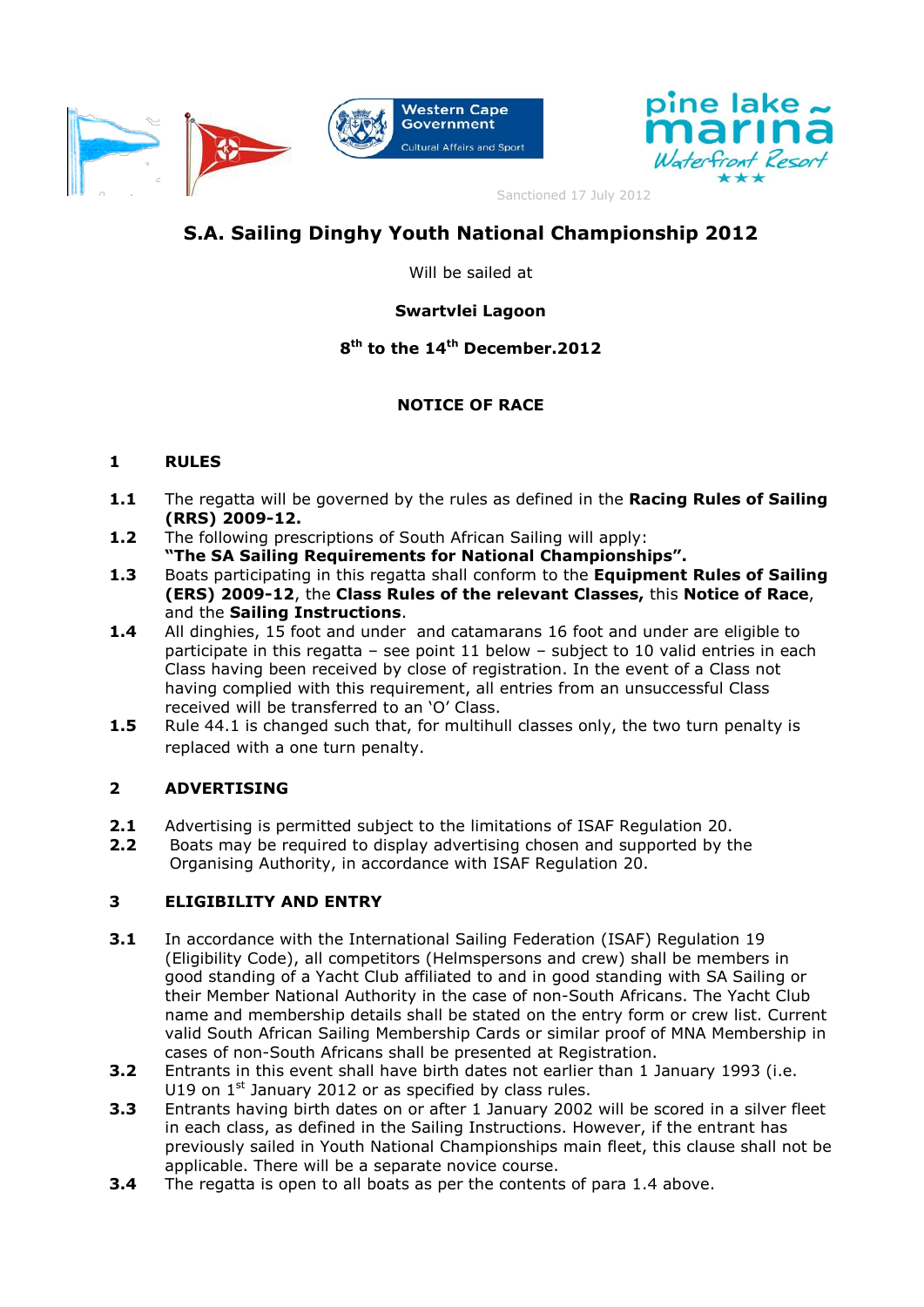**3.5** Eligible boats may enter by completing the accompanying entry form and sending it, together with the required fee, to:

The Regatta Secretary, P O Box 613 Fax: 086 684 8311 Knysna 6570 E-mail: info@youthnationals.co.za by  $17:00$  on  $5^{th}$  November 2012

- **3.6** In cases of electronic or faxed entry, confirmation of payment as outlined in 3.3 above shall clearly bear the following reference number SAS  $YN - (skipper~sum)$  and be faxed or e-mailed, together with the Entry, to the Regatta Secretary.
- **3.7** Online entry can be done via the event website www.youthnationals.co.za/
- **3.8** Late entries will be accepted up to one hour before the close of registration on 9 December 2012

#### **4 FEES**

**4.1** Discount for early entries applies, if completed Entry Form and payment in full, is received by 17:00 on 5 November 2012.

| <b>Class</b>  | Fee     |
|---------------|---------|
| Single handed | R300.00 |
| Double handed | R380.00 |

Families with 2 or more entries are entitled to 5% discount per entry if paid in time for early entry discount 5 November 2012.

**4.2** After 5 November, fees are as follows:

| <b>Class</b>  | Fee     |
|---------------|---------|
| Single handed | R400.00 |
| Double handed | R500.00 |

#### **4.3** Other Fees:

All Entry Fees and Class subscriptions shall be paid prior to the close of Registration. Failure to meet this requirement will result in the affected yacht being recorded as Did Not Compete until such time as the required payment/s is/are made. This changes rule A11 (DNC)

#### **5 SCHEDULE**

| Date        | Day       | <b>Sailing Times</b>                 | Activity                                                                          |
|-------------|-----------|--------------------------------------|-----------------------------------------------------------------------------------|
| 8 December  | Saturday  | $11:00$ to $17:00$                   | Registration, Measurement & Inspection                                            |
| 9 December  | Sunday    | $09:00$ to 16:00<br>14:00<br>18:00   | Registration, Measurement & Inspection<br>Tune Up Race<br>Opening Ceremony        |
| 10 December | Monday    | Warning signal of 1st race:<br>11:00 | <b>Start of Nationals</b>                                                         |
| 11 December | Tuesday   |                                      | Racing                                                                            |
| 12 December | Wednesday |                                      | Racing                                                                            |
| 13 December | Thursday  |                                      | Racing                                                                            |
| 14 December | Friday    | No race shall start after $14:00$    | Racing.<br>Prize Giving Ceremony – time will be announced<br>after the last race. |

#### **5.1 Registration:** From 11:00 to 17:00 on Saturday 8 December and from 09:00 to 16:00 on Sunday 9 December 2012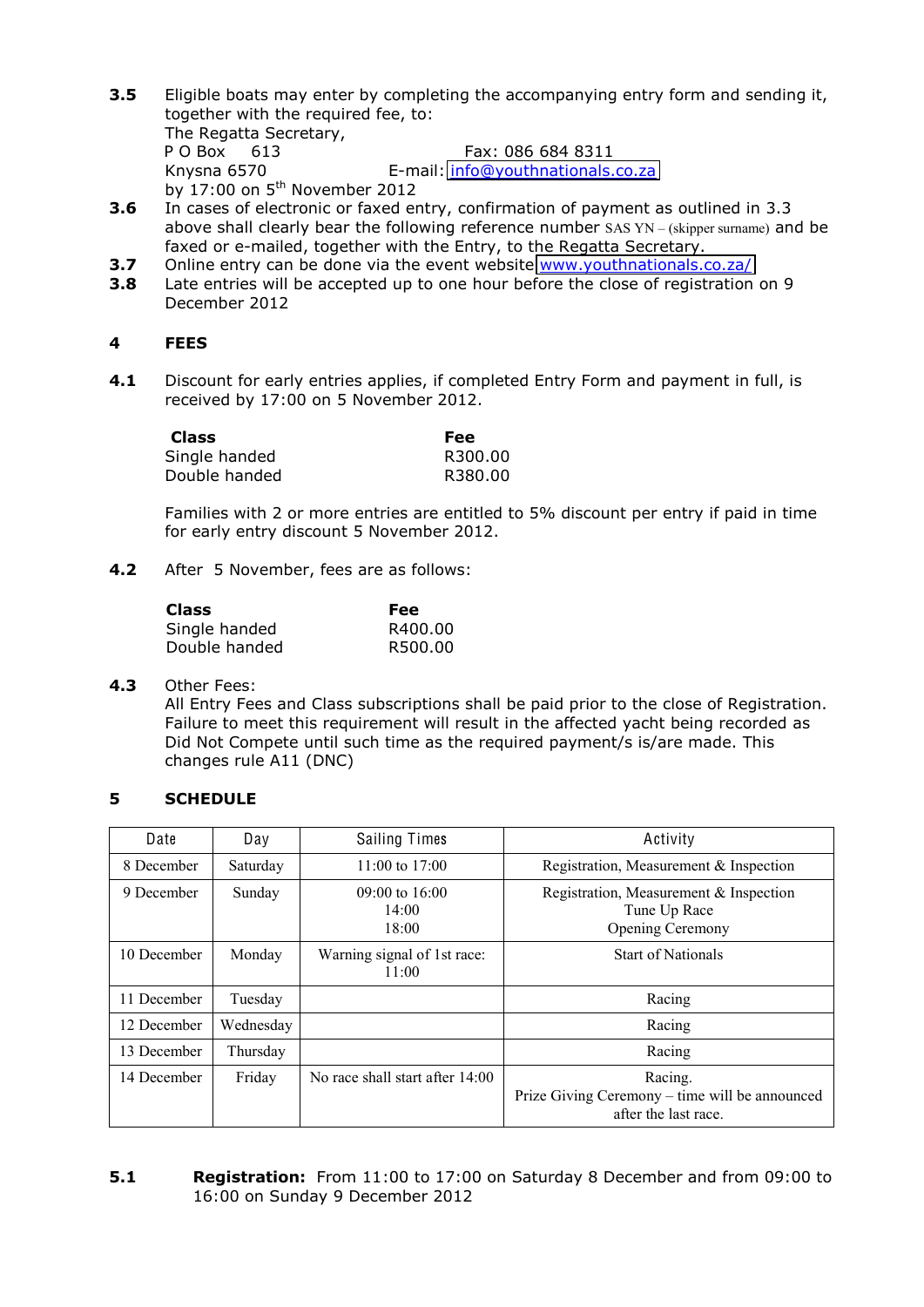- **5.2 Measurement and Inspection:** From 11:00 Saturday 8 December to 17:00,and Sunday 9 December 09:00-16:00 2012
- **5.3** Maximum number of races: All Classes: 15
- **5.4** Provision shall be made for a lay day as well as inter-regional team racing for the Optimist, Dabchick and Laser Radial classes, at the discretion of the Race Committee - to be advised during the event, but will not be on the last day of racing. The interregional Team Racing event schedule will be posted by the Race Committee as a separate Notice to Competitors, published at the venue.
- **5.5** The prize-giving gala function shall take place as soon as possible after the last race of the Championship.

### **6 MEASUREMENTS**

Measurement/Registration Certificates shall be presented on registration. The entire provisions of RRS 78 shall apply.

#### **7 SAILING INSTRUCTIONS**

Sailing Instructions will be available from the Regatta Secretary on completion of registration formalities.

#### **8 VENUE**

Racing will take place on Swartvlei Lagoon, Sedgefield, with the nearby Island Lake as an extra sailing area if required.

#### **9 THE COURSES**

Courses to be sailed by the classes are described in the Sailing Instructions.

#### **10 SCORING**

- **10.1** Low Point System of Appendix A4.1 will apply.
- 10.2 Four races are required to be completed to constitute a series.
- **10.3** (a) When fewer than 5 races have been completed, a boat's series score will be the total of her race scores.
	- (b) When from 5 to 9 races have been completed, a boat's series score will be the total of her race scores excluding her worst score.
	- (c) When 10 or more races have been completed, a boat's series score will be the total of her races excluding her two worst scores.

### **11 NATIONAL CHAMPIONSHIP REQUIREMENTS**

In order to qualify as a National Class Championship the following criteria shall be satisfied:

- A minimum of ten valid entries have been received no later than the closing time for entries. Note the provisions of para 1.4 above.
- At least ten finishers in any two races of the series.
- At least four races completed.
- The class must be recognized as a SAS-affiliated National Class as per the SAS constitution

### **12 SAFETY**

- **12.1** Yachts shall comply with their class buoyancy and safety requirements.
- **12.2** All competitors shall wear a personal buoyancy aid capable of supporting a 5 kg steel weight at all times while afloat in a yacht.
- **12.3** Wet or dry suits do not constitute adequate buoyancy!